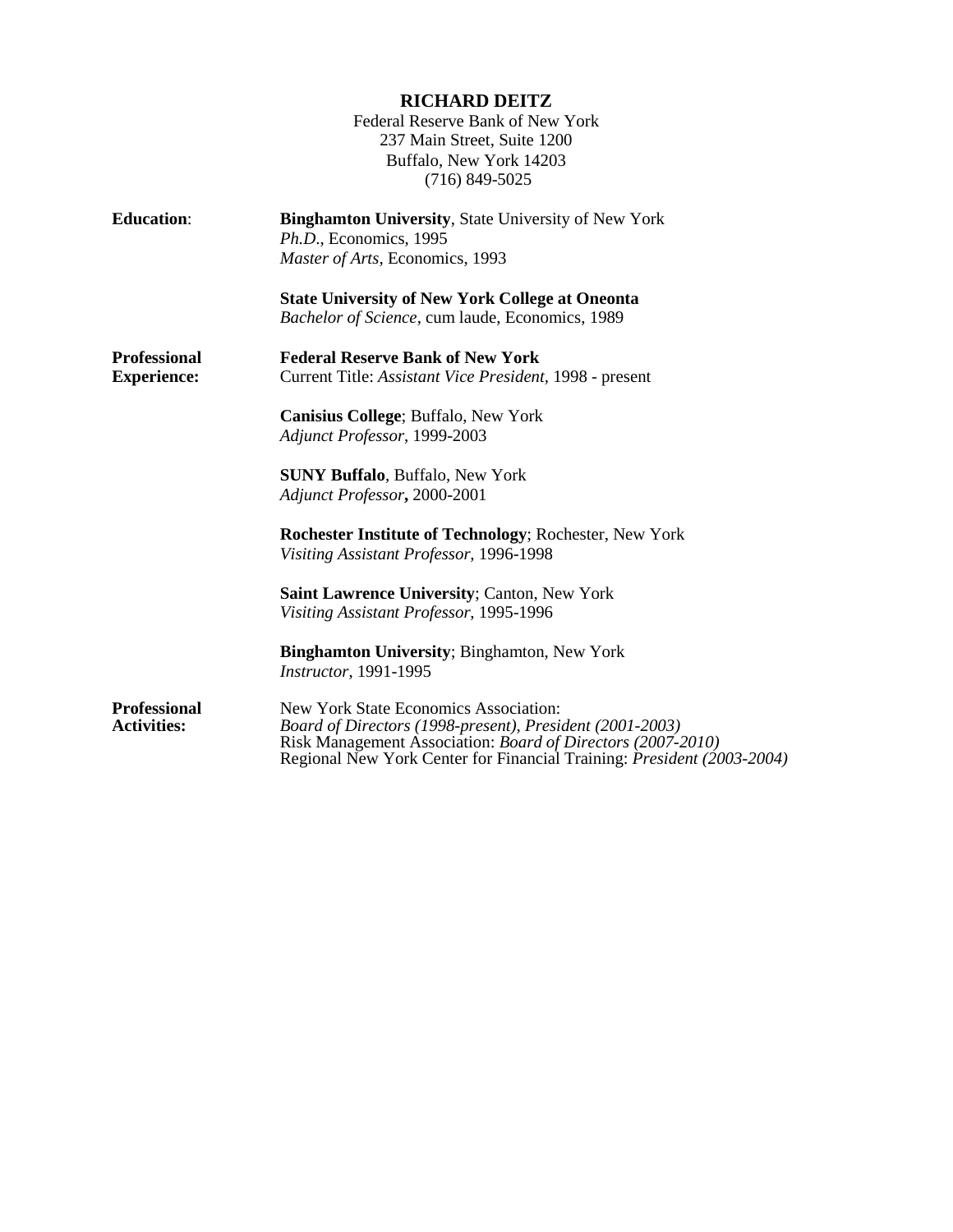## **Publications**

Do Colleges and Universities Increase Their Region's Human Capital? With Jaison R. Abel, *Journal of Economic Geography*, forthcoming

How Severe Was the Credit Cycle in the New York-Northern New Jersey Region? With Jaison R. Abel, *Federal Reserve Bank of New York Current Issues in Economics and Finance*, forthcoming

The Role of Colleges and Universities in Building Local Human Capital, With Jaison R. Abel, *Federal Reserve Bank of New York Current Issues in Economics and Finance*, Vol. 17, No. 6, October 2011

The Recession's Impact on the State Budgets of New York and New Jersey With Andrew F. Haughwout and Charles Steindel, *Federal Reserve Bank of New York Current Issues in Economics and Finance Second District Highlights,* Volume 16, Number 6, June/July 2010

Bypassing the Bust: The Stability of Upstate New York's Housing Markets during the Recession, With Jaison R. Abel, *Federal Reserve Bank of New York Current Issues in Economics and Finance Second District Highlights* Volume 16, Number 3, March 2010

New Measures of Economic Growth and Productivity in Upstate New York, With Jaison R. Abel, *Federal Reserve Bank of New York Current Issues in Economics and Finance Second District Highlights* Volume 14, Number 9, December 2008

The Demand for Local Services and Infrastructure Created by an Aging Population, With Ramon Garcia, *Federal Reserve Bank of New York Upstate New York Regional Review* Vol. 2, No. 1, 2007

A Brain Drain or an Insufficient Brain Gain? *Federal Reserve Bank of New York Upstate New York At-a-Glance,* Vol. 2, No. 1, 2007

Baby-Boom Retirements and Emerging Labor Market Pressures, *Federal Reserve Bank of New York Upstate New York Regional Review,* Vol. 1, No. 1, 2006

A Leaner, More Skilled U.S. Manufacturing Workforce, With James Orr, *Federal Reserve Bank of New York Current Issues in Economics and Finance,* Vol 12, No 02, February/March 2006

How New York's Agriculture Industry Is Staying Competitive, *Federal Reserve Bank of New York Regional Economy,* Spring 2005

The Predictive Abilities of the New York Fed's Empire State Manufacturing Survey, With Charles Steindel, *Federal Reserve Bank of New York Current Issues Second District Highlights,* Vol l, No 11 February 2005

Population Out-Migration from Upstate New York, *Federal Reserve Bank of New York Regional Economy,* Winter 2005

Tourism's Role in the Upstate New York Economy, *Federal Reserve Bank of New York Regional Economy,* Spring 2004

Restructuring in the Manufacturing Workforce: New York State and the Nation, *Federal Reserve Bank of New York Regional Economy,* Winter 2004

The Changing Composition of Upstate New York's Workforce, *Federal Reserve Bank of New York Regional Economy, Fall 2003* 

The Upstate Economy under the New NAISCS Classification System, *Federal Reserve Bank of New York Regional Economy,* Summer 2003